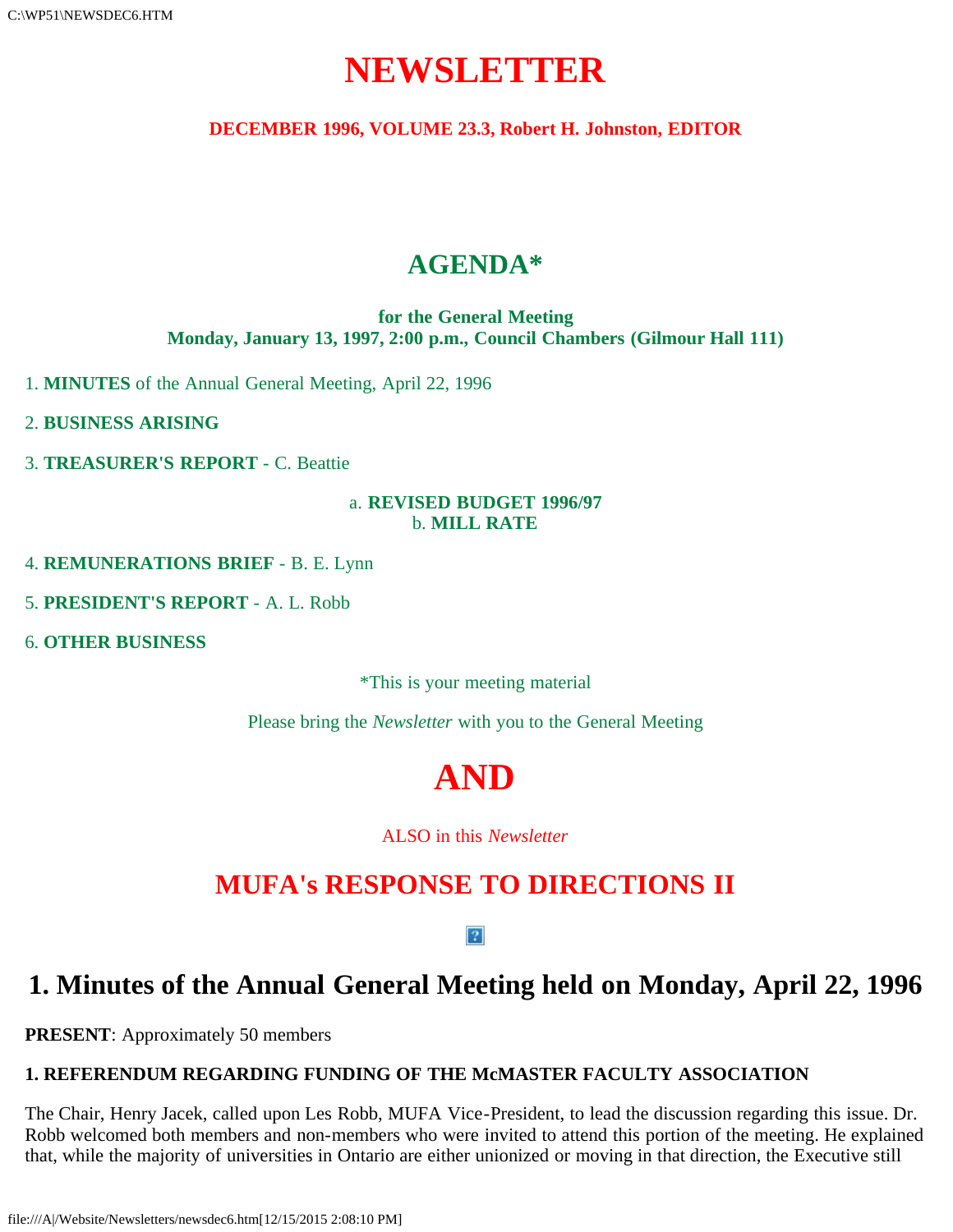supports the idea of a collegial relationship with the administration. If the referendum passes, McMaster will be breaking new ground for non- unionized universities in Ontario by requiring membership in MUFA as a condition of employment for faculty on the CP/M Scheme.

MUFA represents all faculty on the CP/M Scheme regarding remunerations and working conditions and all faculty, whether on the CP/M Scheme or not, on matters dealing with academic matters. Financial resources are required for membership in provincial and national organizations which are active in lobbying, provide legal representation, and supply data that allows local associations to represent their members more effectively (approximately 40% of budget). On occasion, it is necessary to obtain additional legal and professional advice to understand what the alternatives are and how best to protect faculty interests (10% of budget). Staff are required for daily support in attaining Association goals (30% of budget). It is in that context that the Executive believes it is fair for all faculty to support Association activities. The current mill rate is 6.2 which is tax deductible. Hopefully, the mill rate will be reduced somewhat if the referendum passes.

In response to a question, Dr. Robb explained that the vote would be decided by a simple majority. In answer to Dr. Schwarcz's concern about payments to OCUFA and CAUT for faculty who opted to contribute to a charity rather than joining the Association, Dr. Robb assured him that the Association would be paying the provincial and national associations only for those members who remitted dues to the Association. Dr. Steiner wondered how much of the MUFA budget was spent on faculty representation, to which Dr. Robb responded, 100% þ everything the Association does has as its goal the representation of faculty. Drs. Geagan and Smyth assured Dr. Steiner that neither OCUFA nor CAUT contributes money to any political party.

A long and lively discussion followed regarding the value of membership in CAUT and OCUFA. The current Executive has taken the view that it is important to work within these organizations and to influence their activities. It is essential, however, to review their activities and their budgets on a regular basis. It was suggested that the Presidents of OCUFA and CAUT might be invited to a general meeting to discuss with members their concerns.

#### **2. MINUTES**

**Motion**

**That the minutes of the General Meeting held on January 17, 1996 be aproved as circulated. B. Lynn/B. Smyth Carried**

#### **3. BUSINESS ARISING**

There was no business arising.

#### **4. COMMITTEE REPORTS**

**Motion**

#### **That the Committee Reports be accepted as submitted. D. Dawson/E. Hayton Carried**

M. Pisa asked how MUFA planned to address the concerns regarding arbitration which were raised in W. Lewchuk's report as Chair of the Remunerations Committee. Dr. Lewchuk responded that he will be drafting an article about those concerns to appear in the *Newsletter* this fall in order to encourage discussion among membership.

G. Smith wondered about the status of the Working Group assigned to revise the Pension Plan text. Dr. Lewchuk explained that the Group had not met since the fall. They had decided to deal with MUFF (McMaster University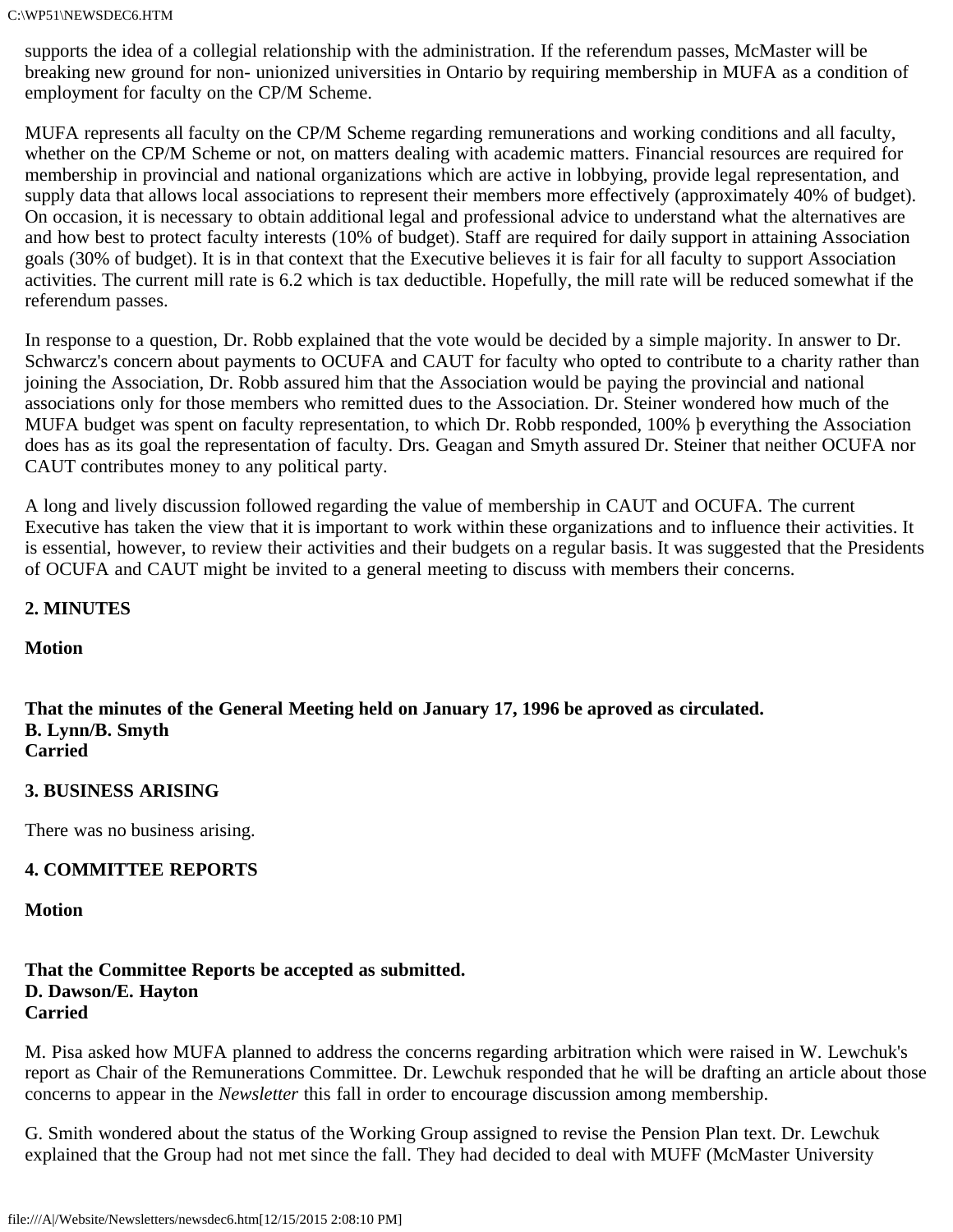C:\WP51\NEWSDEC6.HTM

Futures Fund) first. Those discussions are now complete and the Group will resume discussions regarding the text.

In response to M. Pisa's question, Dr. Lewchuk noted that the administration has promised in the Joint Committee to provide MUFA with an accounting of how CP/M awards are made across the University between Faculties and between ranks.

#### **5. RECOMMENDATION RE MILL RATE**

**Motion That the Executive's recommendation regarding the Mill Rate be endorsed. R. H. Johnston/F. L. Hall Carried**

#### **6. TREASURER'S REPORT - W. Wiesner**

*a. 1996/97 Preliminary Budget and Annual Statement of Income and Expenditure.* D. Wiesner noted that there is an anticipated decrease in membership dues for 1996/97 primarily because of the increased number of retirements this year. To what extent this situation will be offset should the referendum regarding the funding of MUFA pass, remains to be seen.

**Motion That the Preliminary Budget for 1996/97 be accepted. W. Wiesner/A. L. Robb Carried**

*b. Appointment of Auditor for 1996/97*

**Motion That Richard Hoecht be appointed as the auditor for the Factulty Association for 1996/97. W. Wiesner/A. L.Robb Carried**

#### **8. RETURNING OFFICER'S REPORT - D. P. Santry**

David Santry reported that, as there were no further nominations for the Executive Committee by the March 29, 1996 deadline, the Nominating Committee's slate which was distributed to the membership on March 15, 1996 is declared elected. The 1996/97 Executive is as follows:

> PRESIDENT A. Leslie Robb PAST PRESIDENT Henry Jacek VICE-PRESIDENT Catherine Beattie

#### MEMBERS AT LARGE

Virginia Aksan, Elise Hayton, Robert Johnston, Leslie J. King, Bernadette Lynn, David Pengelly, Jacqueline Roberts, Anna St Leger Lucas, Judy Shedden, Wayne Warry

#### **9. PRESIDENT'S REPORT - H. J. Jacek**

"Even in an era of reduced government funding, we must continue to identify and reward those whose work achieves new heights of research and scholarship, whose teaching attains high levels of performance, and whose valuable contributions allow us to serve our clients more effectively" (*Directions*, McMaster University, p. 4, approved by the Senate and the Board of Governors, December 1995).

Our organization, MUFA, has spent a great deal of this past academic year, as we have so much in the past, trying to get the University, the government and society to see that "Rewarding Accomplishment" is at the heart of the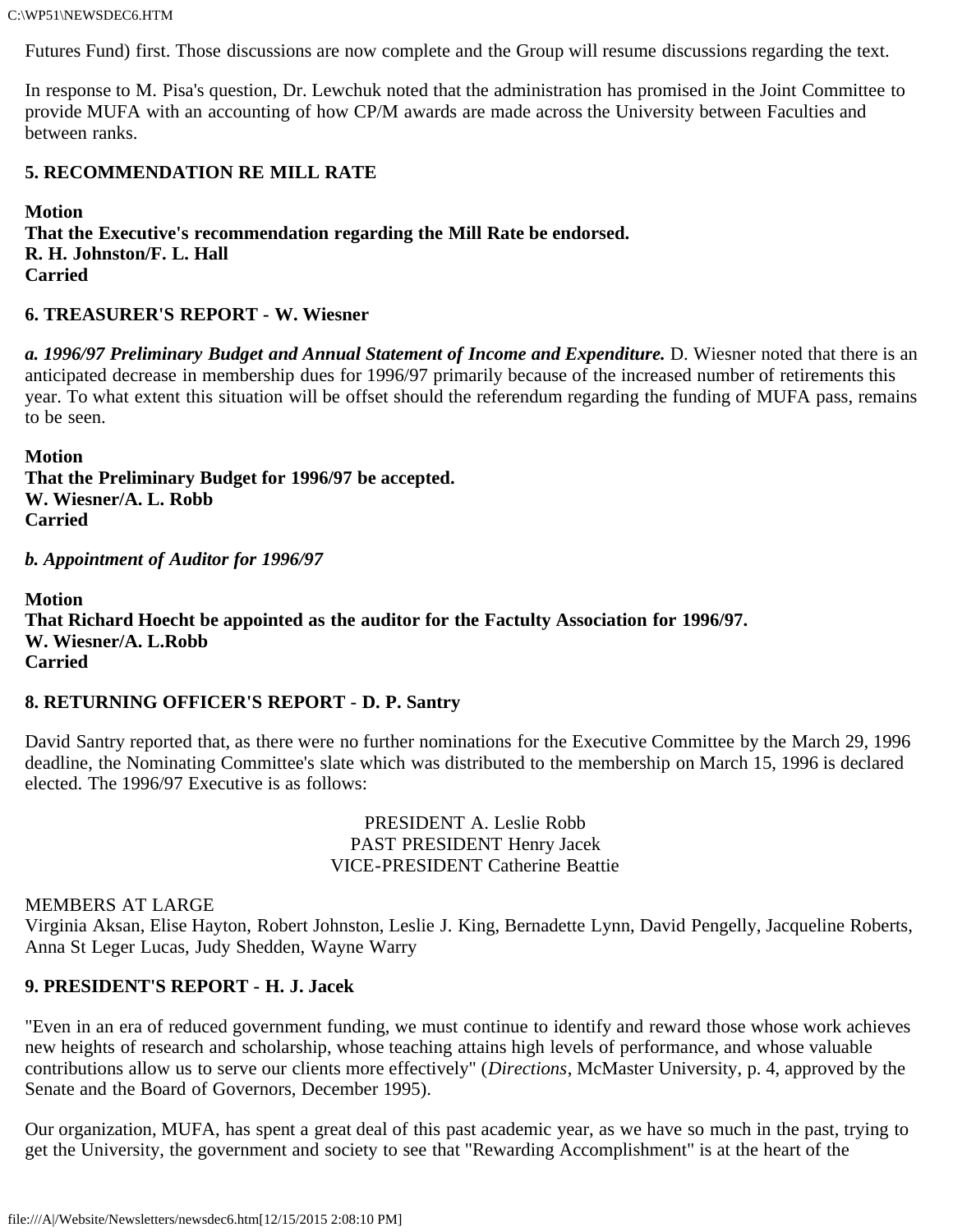successful university. This is as true for faculty and academic librarians as it is for students and support staff.

It is for this reason we have fought hard to get the University administration to live up to its commitment to fund the Career Progress/Merit (CP/M) Plan. This goal has been at the top of our remunerations agenda, even to the point of conceding short-term budget relief to the administration þ next year it will be \$7 million because of the combination of temporary non-replacement of faculty leaving McMaster (approximately 100 in my count) and over 1.2% temporary salary cut in exchange for 3 "Harris Days".

While we were able to make some headway on this goal, it is regrettable that only half of our merit for 1994 has been funded so far and unfortunately we have received only 8/11ths of our CP/M funding for 1995. I hope next year's Remunerations Committee will be able to get the remaining half merit for 1994 and the 3/11ths merit for 1995.

Rewarding merit has other meanings as well. I think we are making progress on resolving the unfortunate CAWAR problem in the Health Sciences Centre. It is unfortunate that individuals who have committed so many years of their lives to McMaster and brought a great deal of outside financial support should find themselves financially at risk and their appointments subject to termination when the external environment reduces its financial support to university researchers.

"Rewarding Accomplishment" also means providing the appropriate conditions so we can carry out our research and teaching functions in a professional manner. As there are fewer and fewer faculty and academic librarians, we must become more efficient in carrying out our academic responsibilities. To do this some provision must be made to increase University support for our research and teaching efforts.

It is disappointing that the administration has shown little interest in even modest increases in our Professional Development Allowances (PDA). The current amount has been frozen for a number of years. Clearly the amount is inadequate and many faculty find they must subsidize the University by paying increasing amounts of our stagnate after-tax incomes for conference attendance and the purchase of scholarly journals and books. The latter items are more and more pressing as funds for our libraries cannot keep up with the prices of new and existing scholarly journals.

We recognize that the ultimate source of our troubles lies with the current federal and provincial governments. The federal government continues the unfortunate legacy of previous Conservative administrations in cutting the support for both post-secondary transfers to the provincial government and the research granting councils. Members of our Executive and members of the Association have written to federal officials about these matters. We have received nice letters back, but the cuts continue. The last letter I received, from the Chair of the federal Liberal Caucus Committee on Higher Education, is brief and despondent. It notes that it has carried our message forward "As far as possible," and ends "we will continue to do what we can". The federal cabinet is not listening to them or us.

Provincially, matters, as we all know, are just as bad. The Conservative government seems uninterested in the plight of university education while cutting us substantially more than hospitals, primary and secondary schools, municipalities and correctional facilities. We have lobbied face-to-face with the Premier, the Minister and even invited the Parliamentary Assistant to the Minister of Education and Training to campus. Yet the cuts continue. We must all try to raise public concerns by telling the public and government officials of the terrible long-term consequences of these negative actions.

Of course MUFA has done many other things this year. You can get a flavour of these from the reports of Committees and Boards. The Executive Committee has worked very hard this year and I thank them. Our Past President, Lorraine Allan, has always helped me when I needed advice, which was often, and I have great confidence in the energy, commitment and knowledge of my successor, Les Robb who will be President one week from now.

While all of the Executive worked hard, two jobs are especially difficult  $\beta$  Remunerations and Special Enquiries  $\&$ Grievances. Wayne Lewchuk and Louis Greenspan responded above and beyond what I could reasonably expect. Both were successful in my view. The year-to-year structure of this organization provides a model for others in this University. If the University were as well-organized as MUFA, we would certainly be the most efficient university in Canada. For all this, we must thank Phyllis and Kelly. Finally, I want to thank all of you, MUFA's loyal members, for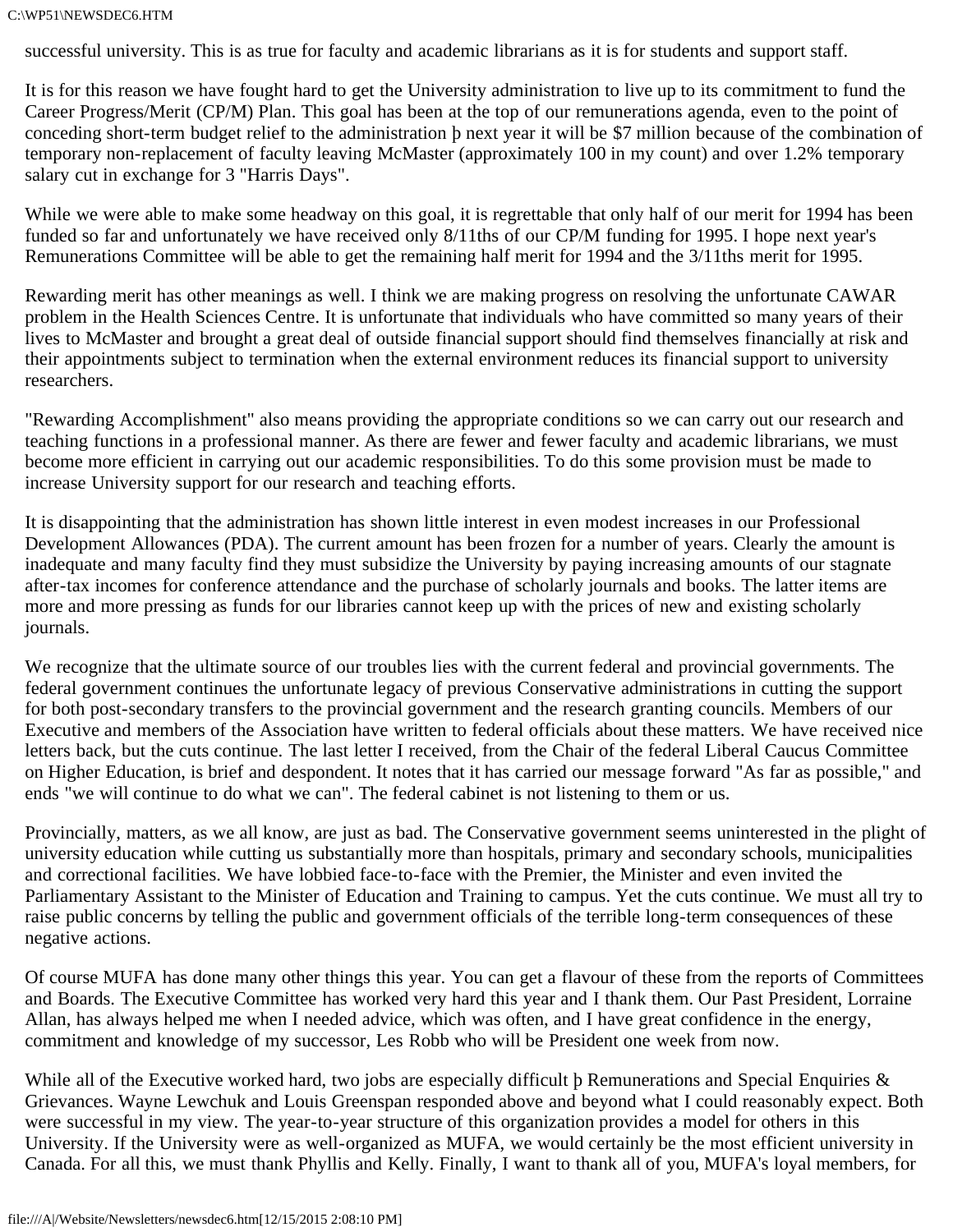your work and commitment to the Association, including attending meetings such as this one and keeping informed. These latter activities are important to all organizations. Thank you once again.

#### **7. OTHER BUSINESS**

*Words of Appreciation*

Rhoda Howard thanked members of the Executive for their time and energies on behalf of the MUFA membership. Les Robb thanked Henry Jacek for his leadership and efforts over the years and as President of the Association. He commended him especially for his role in political and public relations.

There being no further business, the meeting was adjourned at 3:15 p.m.

# $|2|$  $|2|$

# **3. Treasurer's Report**

### **a. Revised Budget 1996/97**

It was agreed at the Annual General Meeting on April 22, 1996 that if the Referendum regarding Faculty Association membership dues was successful, a revised 1996/97 budget would be presented at the next General Meeting.

A new estimate of Expenditures has been prepared in the light of MUFA's increased membership. Income is calculated on the assumption that members will have a dues mini-holiday þ a reduction in the Mill Rate to 2.5 for the months of February and March 1997, only.

|                          |           | $ 1996\!/97$ REVISED BUDGET $\ 1996\!/97$ PRELIMINARY BUDGET* $ $ |
|--------------------------|-----------|-------------------------------------------------------------------|
| <b>CASH RECEIPTS</b>     |           |                                                                   |
| <b>Membership Dues</b>   | \$291,547 | \$242,500                                                         |
| <b>Interest</b>          | 4,350     | 6,500                                                             |
| <b>TOTAL INCOME</b>      | \$295,897 | \$249,000                                                         |
| <b>EXPENDITURES</b>      |           |                                                                   |
| <b>Bank Charges</b>      | 80        | 80                                                                |
| <b>CAUT Fees</b>         | 68,500    | 48,000                                                            |
| Contingency              | 500       | 500                                                               |
| <b>Donations</b>         | 500       | 500                                                               |
| <b>Employee Benefits</b> | 13,200    | 12,372                                                            |
| <b>Employee Salaries</b> | 75,000    | 74,544                                                            |
| <b>Equipment</b>         | 6,500     | 9,000                                                             |
| <b>Insurance</b>         | 864       | 850                                                               |
| <b>Meetings</b>          | 4,500     | 4,500                                                             |
| <b>Miscellaneous</b>     | 600       | 600                                                               |
| <b>Office Supplies</b>   | 2,650     | 2,000                                                             |
| <b>Ombuds Office</b>     | 2,200     | 2,200                                                             |
| <b>OCUFA Fees</b>        | 65,000    | 45,000                                                            |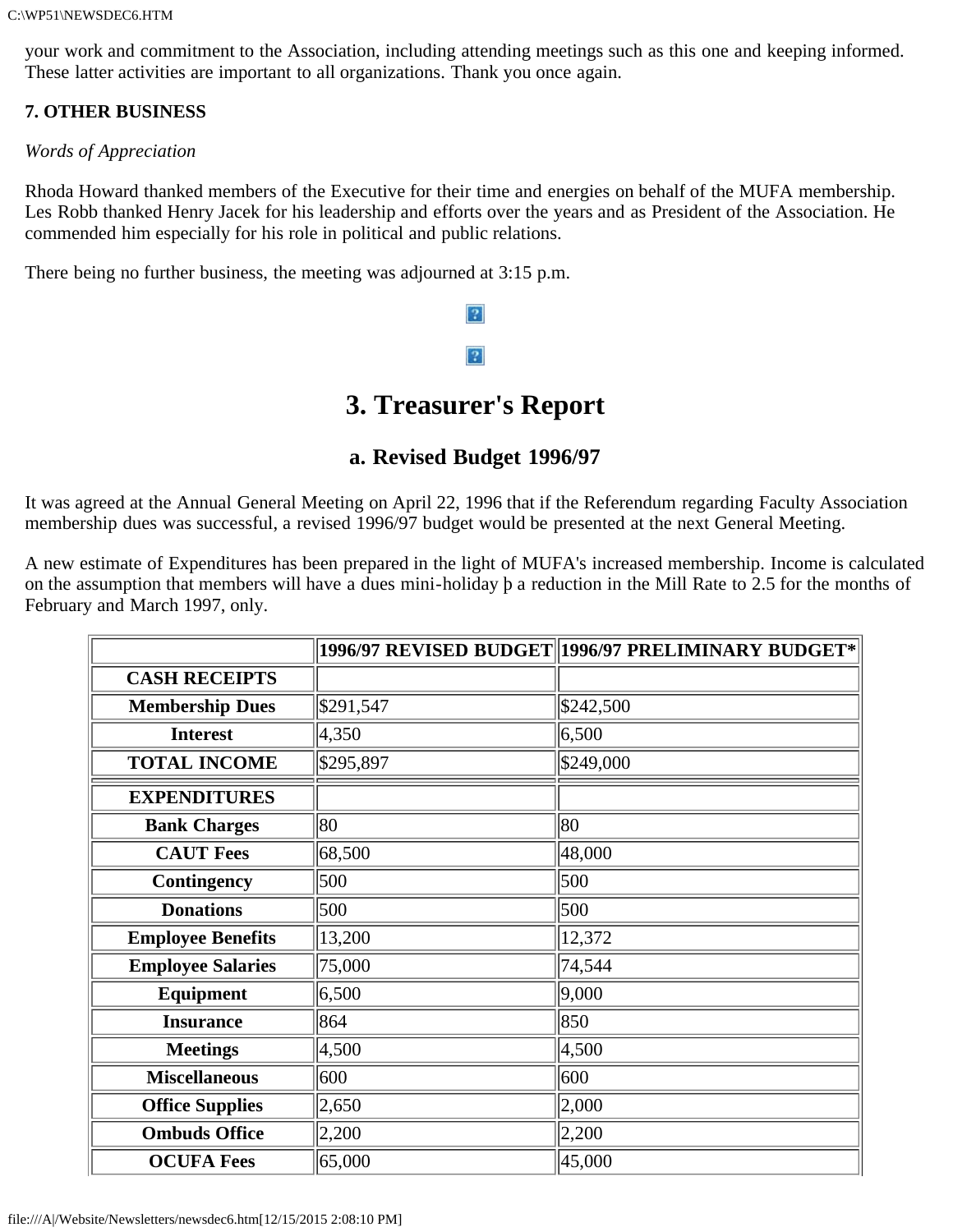| <b>Postage</b>                             | 2,500        | 2,000               |
|--------------------------------------------|--------------|---------------------|
| <b>Printing</b>                            | 7,500        | 6,500               |
| <b>Professional Fees (Legal)</b>           | $\ 20,000\ $ | 20,000              |
| Professional Fees (Other)   10,000         |              | 10,000              |
| <b>Telephone</b>                           | 500          | 500                 |
| <b>Travel</b>                              | 5,500        | 5,500               |
| TOTAL EXPENDITURES \$286,094               |              | \$244,146           |
| $\ NET \text{ INCOME}$ (DEFICIT) \\$ 9,803 |              | $\frac{1}{3}$ 4,854 |

\*Preliminary Budget approved at AGM on April 22, 1996

#### **b. Mill Rate**

The Executive recommends that the Mill Rate be lowered, effective April 1, 1997, from 6.2 to 5.3. When the Mill Rate was last changed in 1990, it moved from 5.5 to 6.2.

The success of last spring's referendum, which made payment of membership dues to MUFA a normal condition of employment of faculty on the CP/M scheme, has resulted in an increase in membership. MUFA argued at the Joint Committee that while it represented all faculty in negotiations with the administration regarding salary and benefits and conditions of employment, only two-thirds of faculty on the CP/M scheme actually paid MUFA dues. Now that the Association's expenses are being spread among more people, it is possible to lower the Mill Rate.

For your information, a list of the mill rates for several other Ontario universities follows:

| <b>Brock</b>          | 8.50               |
|-----------------------|--------------------|
| Carleton              | 7.00               |
| Guelph                | 6.10               |
| Laurentian            | $\vert 8.70 \vert$ |
| Queen's               | 5.00               |
| Toronto               | 6.50               |
| Trent                 | 10.80              |
| Waterloo              | $4.52*$            |
| Wilfrid Laurier  8.00 |                    |
| Windsor               | 8.85               |
| Western               | $5.20**$           |
| York                  | 8.80               |

*\* Waterloo is planning to increase their mill rate by at least 15%.*

*\*\*Western has an individualized fee schedule, which, when calculated using our data translates to 5.20.*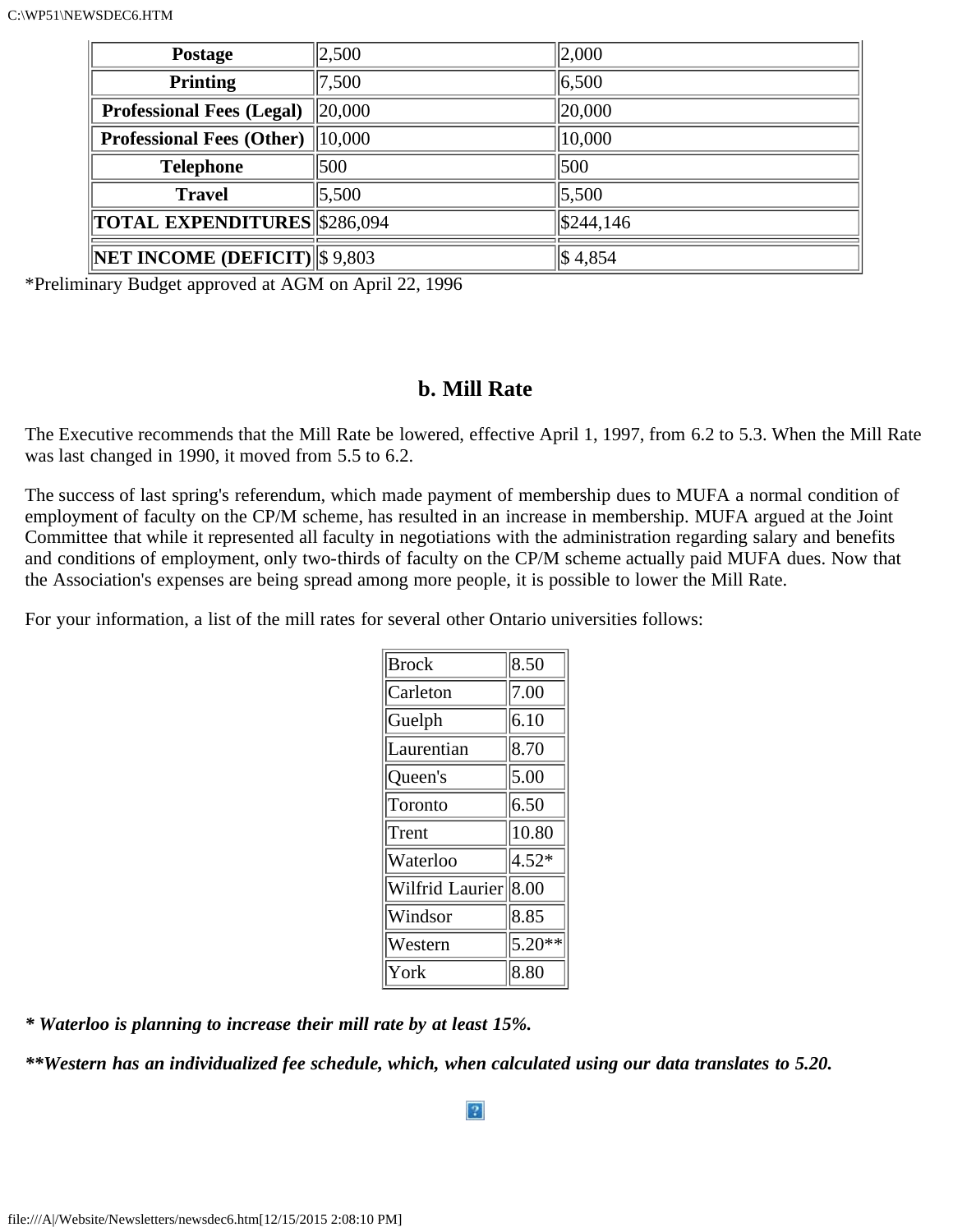# *[4. Remunerations Brief](file:///A|/Website/Newsletters/brief.htm)*

# *NEWSLETTER ARTICLES*

# *[MUFA's Response to Directions II](file:///A|/Website/Newsletters/directio.htm)*

#### $|2|$

## *OCUFA Teaching & Academic Librarianship Awards*

*Just a reminder:*

*DEADLINE for receipt of nominations: February 14, 1997*

*INQUIRIES TO: 416-979-2117 or your Faculty Association Office (ext. 24682; mufa@mcmaster.ca)*

#### $|2|$

### *Performance Reviews*

*He has carried out each and every one of his duties to his entire satisfaction.*

*When she opens her mouth, it seems that this is only to change whichever foot was previously in there.*

*He would be out of his depth in a car park puddle.*

*Technically sound, but socially impossible.*

*This young lady has delusions of adequacy.*

*Since my last report he has reached rockbottom, and has started to dig.*

*She sets low personal standards and then consistently fails to achieve them.*

*He has the wisdom of youth, and the energy of old age.*

*Works well when under constant supervision and cornered like a rat in a trap.*

*This man is depriving a village somewhere of an idiot.*

## *Retirement and the Termination Option*

*Recent early retirements brought to light an aspect of our retirement programme that required clarification. At the time individuals make final pension arrangements just prior to retiring, they are given the option of taking their*